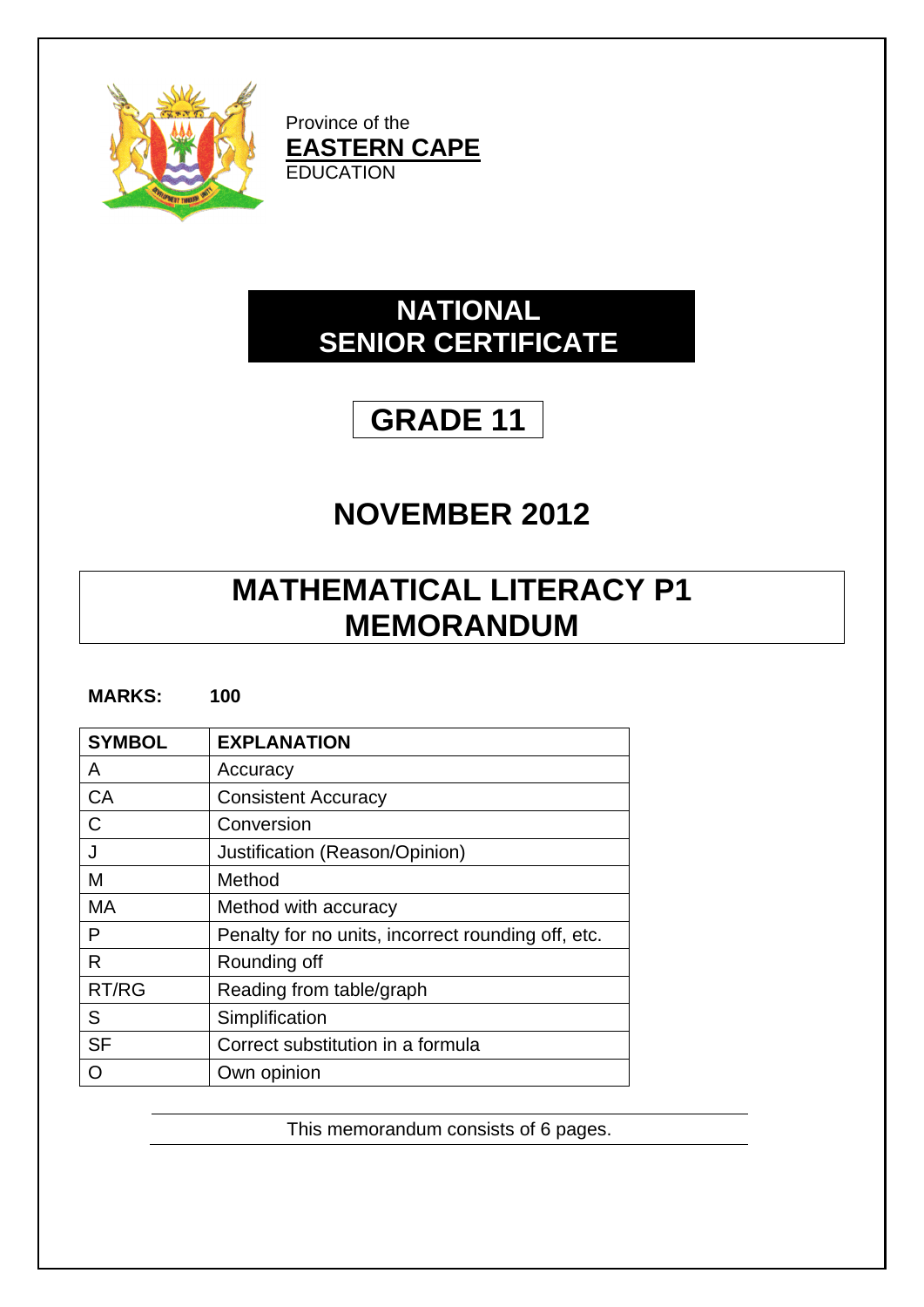|     | <b>QUESTION 1</b> |                                                                                                                                                                                             |                                                                                                                                                                   | LO+AS                                                                                        |
|-----|-------------------|---------------------------------------------------------------------------------------------------------------------------------------------------------------------------------------------|-------------------------------------------------------------------------------------------------------------------------------------------------------------------|----------------------------------------------------------------------------------------------|
| 1.1 | 1.1.1             | Sale Price of $CD = 125 - 15\%$ $\checkmark$ M<br>$= R106, 25 \times CA$                                                                                                                    | 11.1.3<br>1M Method used<br><b>1CA Consistent</b><br>accuracy                                                                                                     |                                                                                              |
|     |                   | Or<br>Sale Price of CD = $125 - (125 \times 0.15)$ $\times$ M<br>$= 125 - 18,75$<br>$= R106, 25 \times CA$                                                                                  |                                                                                                                                                                   | 1M Method used<br><b>1CA Consistent</b><br>(2)<br>accuracy                                   |
|     | 1.1.2             | Sale Price of DVD = 215 – (215 x $\frac{1}{4}$ ) $\times$ M<br>$= 215 - 53,75$ $\vee$ CA<br>$= R161,25 \times A$                                                                            | 1M Correct method<br>11.1.3<br>used<br><b>1CA Consistent</b><br>accuracy<br>1A Accurate answer                                                                    |                                                                                              |
|     |                   | Or<br>Sale Price of DVD = $215 - (215 \times 0.25)$ $\times$ M<br>$= 215 - 53,75 \times CA$<br>$= R161,25 \times A$                                                                         | 1M Correct method<br>used<br><b>1CA Consistent</b><br>accuracy<br>1A Accurate answer                                                                              |                                                                                              |
|     |                   | Or<br>Sale Price of DVD = $215 - (215 \times 25%)$ $\vee$ M<br>$= 215 - 53,75 \times CA$<br>$= R161,25 \times A$                                                                            | 1M Correct method<br>used<br><b>1CA Consistent</b><br>accuracy<br>1A Accurate answer                                                                              |                                                                                              |
|     |                   | Or<br>Sale Price of DVD = $215 - 25\%$ ) $\times$ M<br>$= 215 - 53,75$ $\vee$ CA<br>$= R161,25 \times A$                                                                                    | 1M Correct method<br>used<br><b>1CA Consistent</b><br>accuracy<br>1A Accurate answer<br>(3)                                                                       |                                                                                              |
| 1.2 | 1.2.1             | Mowing Lawn = $\frac{45}{120}$ $\checkmark$ SF = $\frac{3}{8}$ $\checkmark$ CA                                                                                                              |                                                                                                                                                                   | 11.1.1<br><b>1SF Correct</b><br>substitution<br><b>1CA Accurate</b><br>simplification<br>(2) |
|     | 1.2.2             | Watering the flowers:<br>Time taken = $120 - 45 - 20 - 30$ $\checkmark$ SF<br>$= 25$ minutes $\vee$ CA<br>Watering time = $\frac{25}{120}$ $\checkmark$ SF = $\frac{5}{24}$ $\checkmark$ CA | 11.1.1<br><b>1SF Correct values</b><br>used<br><b>1CA Consistent</b><br>Accuracy<br><b>1SF Correct values</b><br>used<br><b>1CA Consistent</b><br>(4)<br>Accuracy |                                                                                              |
| 1.3 | 1.3.1             | Flour = $\frac{600}{30}$ x 50 $\cdot$ M<br>$= 1000$ g or 1 kg $\checkmark$ CA                                                                                                               |                                                                                                                                                                   | 11.1.1<br>1M Correct method used<br>1CA Consistent accuracy (2)                              |
|     | 1.3.2             | Cheese = $\frac{450}{30}$ x 50 $\vee$ M<br>$= 750$ g $\vee$ CA                                                                                                                              |                                                                                                                                                                   | 11.1.1<br>1M Correct method used<br>1CA Consistent accuracy (2)                              |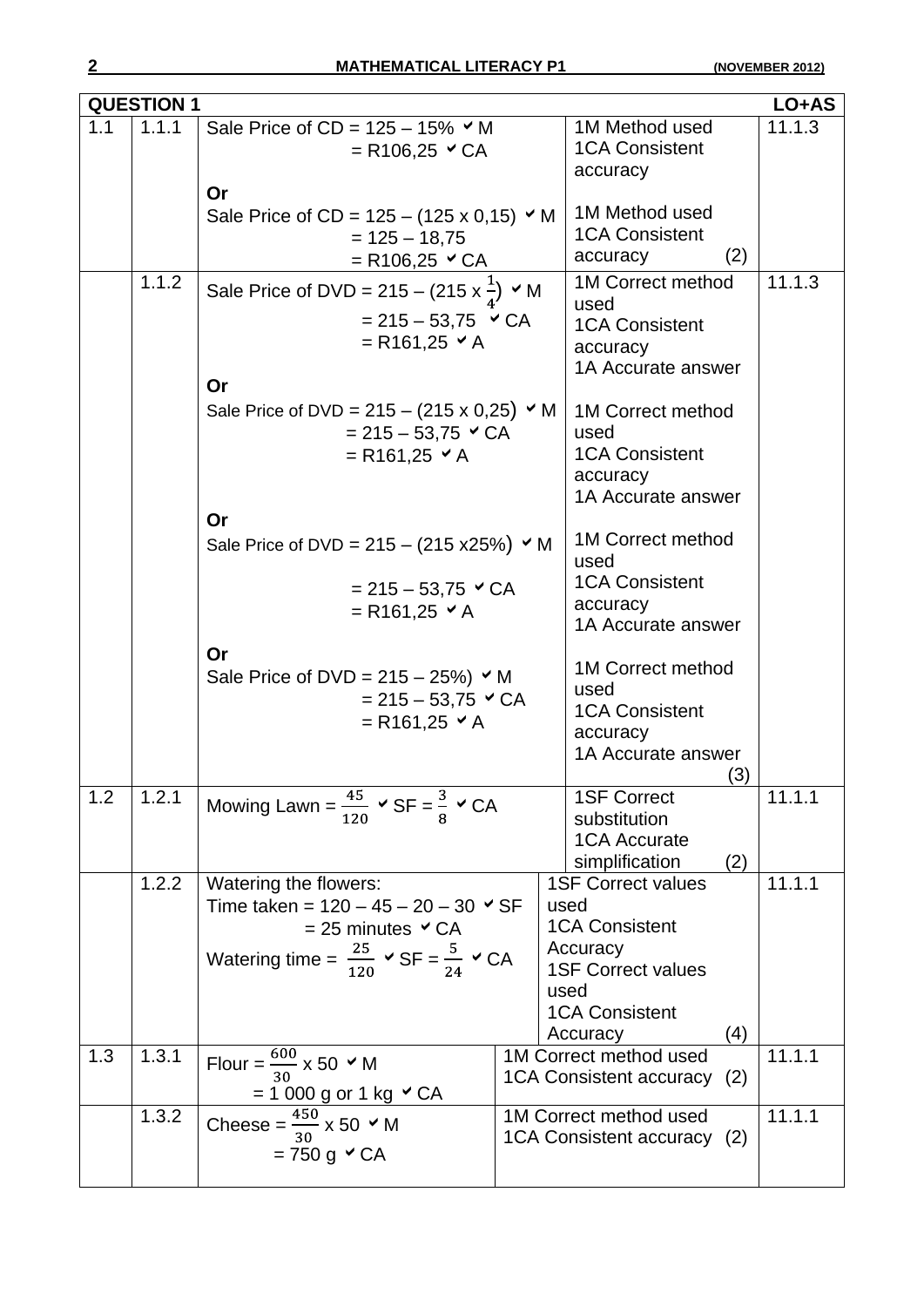| 1.4 | 1.4.1 | Using; Distance = $Speed x Time$          | <b>1SF Correct values</b>      | 11.1.1 |
|-----|-------|-------------------------------------------|--------------------------------|--------|
|     |       | $561 = Speed \times 6 \times SF$          | substituted                    |        |
|     |       | ∴ Speed = $\frac{561}{6}$ $\checkmark$ M  | 1M Correct method used         |        |
|     |       |                                           | <b>1CA Consistent accuracy</b> |        |
|     |       | $= 93.5$ km/h $\vee$ CA                   | 1R Correctly rounded up        |        |
|     |       | $= 94$ km/h $\vee$ R                      | (4)                            |        |
|     | 1.4.2 | Litre/km = $\frac{561}{2}$ $\times$ M     | 1M Correct method used         | 11.1.3 |
|     |       | 31.17                                     | <b>1CA Consistent accuracy</b> |        |
|     |       | $= 17,9980$ $\checkmark$ CA               | 1R Correctly rounded up        |        |
|     |       | $= 18$ km/litre $\vee$ R                  | (3)                            |        |
|     | 1.4.3 | Cost of Petrol                            |                                | 11.1.2 |
|     |       | $= 31,17 \times 10,05 \times SF \times M$ | <b>1SF Correct values used</b> |        |
|     |       | $=$ R313,2585                             | 1M Correct method used         |        |
|     |       | $=$ R313,26 $\vee$ CA                     | 1CA Correct answer(3)          | [25]   |

|     | <b>QUESTION 2</b>                                                    |                                          | LO+AS  |
|-----|----------------------------------------------------------------------|------------------------------------------|--------|
| 2.1 | Fixed expenses = $R200 \times RG$                                    | <b>1RG Correct reading</b><br>from graph | 11.2.3 |
|     | Rental, electricity, salaries, etc.                                  | 1O Correct, logical                      |        |
|     | Accept any logical answer here. $\vee$ O                             | opinion<br>(2)                           |        |
| 2.2 | Expenses making coffee tables = wood, nails                          | 20 any 2 correct                         | 11.2.1 |
|     | glue, etc.                                                           | materials given<br>(2)                   |        |
|     | Accept any material needed. $\vee$ $\vee$ O                          |                                          |        |
| 2.3 | Break-even = $6.5 \times RG = 7$ tables $\times CA$                  | 1RG Correct reading                      | 11.2.1 |
|     |                                                                      | from graph                               |        |
|     |                                                                      | <b>1CA Correct answer</b><br>(2)         | 11.2.1 |
| 2.4 | Expenses 20 tables = R500,00 $\vee$ RG $\vee$ A                      | 1RG Correct reading<br>from graph        |        |
|     |                                                                      | 1A Accuracy in reading                   |        |
|     |                                                                      | (2)                                      |        |
| 2.5 | Income 20 tables = R900,00 $\vee$ RG $\vee$ A                        | 1RG Correct reading                      | 11.2.1 |
|     |                                                                      | from graph                               |        |
|     |                                                                      | 1A Accuracy in reading                   |        |
|     |                                                                      | (2)                                      |        |
| 2.6 | Profit 20 tables = $900 - 500 \times SF \times M$                    | <b>1SF Correct values</b>                | 11.2.3 |
|     | $= R400,00 \times CA$                                                | 1M Correct method                        |        |
|     |                                                                      | <b>1CA Consistent accuracy</b>           |        |
| 2.7 | Selling Price 1 table = $900 \div 20$ $\checkmark$ SF $\checkmark$ M | (3)<br><b>1SF Correct values</b>         | 11.2.3 |
|     | $= R 45,00 \times CA$                                                | 1M Correct method                        |        |
|     | Or                                                                   | <b>1CA Consistent accuracy</b>           |        |
|     | Selling Price 1 table = $\frac{change\ in\ y\ (y_2 - y_1)}{x_1}$     |                                          |        |
|     | Change in $x(x_2-x_1)$                                               | <b>1SF Correct values</b>                |        |
|     | $=\frac{900-0}{20-0}$ (any correct graph                             | 1M Correct method                        |        |
|     | values used)                                                         | <b>1CA Consistent accuracy</b>           |        |
|     | $\vee$ SF $\vee$ M                                                   | (3)                                      |        |
|     | $=$ R45,00 $\vee$ CA                                                 |                                          |        |
| 2.8 | Income 15 tables = $45 \times 15$ $\times$ M                         | 1M Correct method                        | 11.2.3 |
|     | $=$ R675,00 $\vee$ CA                                                | <b>1CA Consistent accuracy</b>           |        |
|     |                                                                      | (2)                                      |        |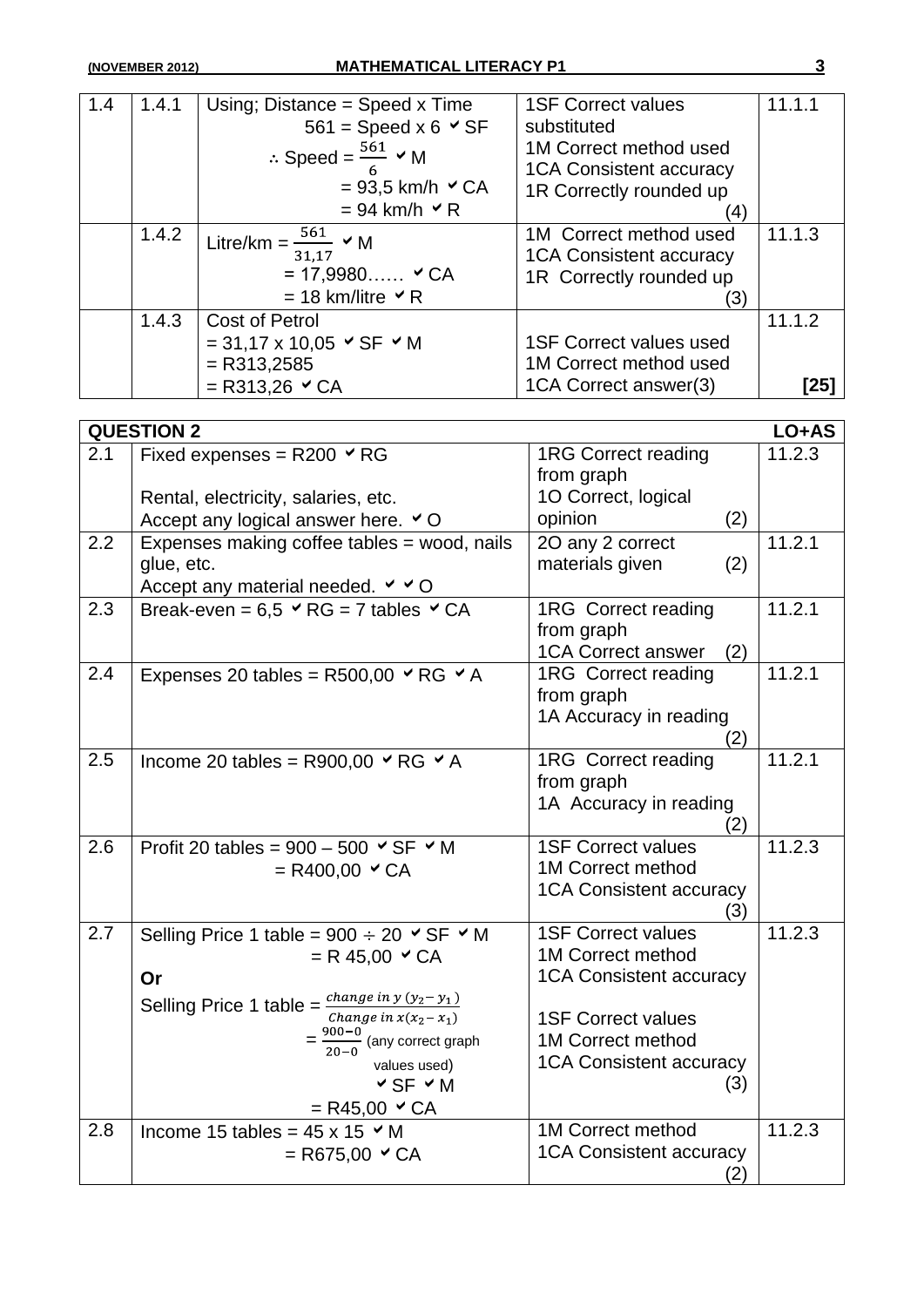| 2.9  | Profit would increase. <b>○</b> O                   | 10 Correct opinion                  | 11.2.3 |
|------|-----------------------------------------------------|-------------------------------------|--------|
|      | Reason: 60 x 20 tables = R1 200 $\times$ M          | 1M Correct method with              |        |
|      |                                                     | graph values used                   |        |
|      | ∴ 1 200 – 900 = R300 more profit                    | 1M Correct method                   |        |
|      | $~\checkmark$ M $~\checkmark$ CA                    | 1CA accurate                        |        |
|      |                                                     | calculations<br>$\langle 4 \rangle$ |        |
| 2.10 | No of tables sold = $\frac{585}{45}$ $\checkmark$ M | 1M Correct method                   | 11.2.1 |
|      | $= 13$ tables $\vee$ CA                             | 1CA consistent accuracy             | [24]   |

|     | <b>QUESTION 3</b>                                                               |                                                                             |        |                                |                        |        |                                |     | LO+AS  |
|-----|---------------------------------------------------------------------------------|-----------------------------------------------------------------------------|--------|--------------------------------|------------------------|--------|--------------------------------|-----|--------|
| 3.1 |                                                                                 | 20 cm                                                                       |        |                                |                        |        | <b>V V</b> Correct net drawn   |     | 11.3.1 |
|     | $7,5$ cm                                                                        |                                                                             | 7,5 cm |                                |                        |        | with 6 rectangles              |     |        |
|     |                                                                                 |                                                                             |        |                                |                        |        |                                |     |        |
|     |                                                                                 |                                                                             |        |                                |                        |        | $\vee$ $\vee$ correct          |     |        |
|     |                                                                                 |                                                                             |        |                                |                        |        | measurements placed            |     |        |
|     | 25 cm                                                                           |                                                                             |        |                                |                        | 25 cm  | in required places (not        |     |        |
|     |                                                                                 |                                                                             |        |                                |                        |        | all sides need                 |     |        |
|     | $7,5$ cm                                                                        |                                                                             |        | 20 cm                          |                        |        | measurements)                  | (4) |        |
|     |                                                                                 |                                                                             |        |                                |                        |        |                                |     |        |
|     |                                                                                 | 20 cm                                                                       |        |                                |                        |        |                                |     |        |
| 3.2 |                                                                                 | Surface Area =                                                              |        |                                |                        |        | 3 SF M correct values used     |     | 11.3.1 |
|     |                                                                                 | $(2 \times 20 \times 25)+(2 \times 20 \times 7,5)+(2 \times 25 \times 7,5)$ |        |                                |                        |        | and correct method x 3         |     |        |
|     |                                                                                 | $\vee$ $\vee$ $\vee$ SF and M                                               |        |                                |                        |        | <b>1CA Consistent accuracy</b> |     |        |
|     |                                                                                 | $= 1000 + 300 + 375$ $\checkmark$ CA                                        |        |                                |                        |        | <b>1CA Correct answer</b>      | (5) |        |
|     |                                                                                 | = 1 675 $cm^2$ $\sim$ CA                                                    |        |                                |                        |        |                                |     |        |
| 3.3 |                                                                                 | Cost of cardboard = 1 675 x 0,06 $\times$ M                                 |        |                                |                        |        | 1M Correct method              |     | 11.3.1 |
|     |                                                                                 |                                                                             |        | $= 100,5$ cents $\vee$ CA      |                        |        | <b>1CA Consistent accuracy</b> |     |        |
|     |                                                                                 |                                                                             |        |                                |                        |        | 1R Rounding up                 | (3) |        |
|     |                                                                                 |                                                                             |        | $= 101$ cents $\vee$ R         |                        |        | <b>1SF Correct values used</b> |     | 11.3.1 |
| 3.4 | Cost of Printing = 1 675 x 0,04 $\vee$ SF $\vee$ M                              |                                                                             |        |                                | 1M Correct method used |        |                                |     |        |
|     |                                                                                 |                                                                             |        |                                |                        |        | <b>1CA Consistent accuracy</b> | (3) |        |
| 3.5 | $= 67$ cents $\vee$ CA<br>Volume = $25 \times 20 \times 7,5 \times SF \times M$ |                                                                             |        | <b>1SF Correct values used</b> |                        | 11.3.1 |                                |     |        |
|     |                                                                                 |                                                                             |        |                                |                        |        | 1M Correct method used         |     |        |
|     |                                                                                 | $=$ 3750 $cm^{3}$ $\sim$ CA                                                 |        |                                |                        |        | <b>1CA Consistent accuracy</b> | (3) |        |
| 3.6 |                                                                                 | Grams in box = $3\,750 \div 7.5$ $\vee$ SF $\vee$ M                         |        |                                |                        |        | <b>1SF Correct values used</b> |     | 11.3.2 |
|     |                                                                                 |                                                                             |        | $= 500$ g cereal $\vee$ CA     |                        |        | 1M Correct method used         |     |        |
|     |                                                                                 |                                                                             |        |                                |                        |        | <b>1CA Consistent accuracy</b> | (3) |        |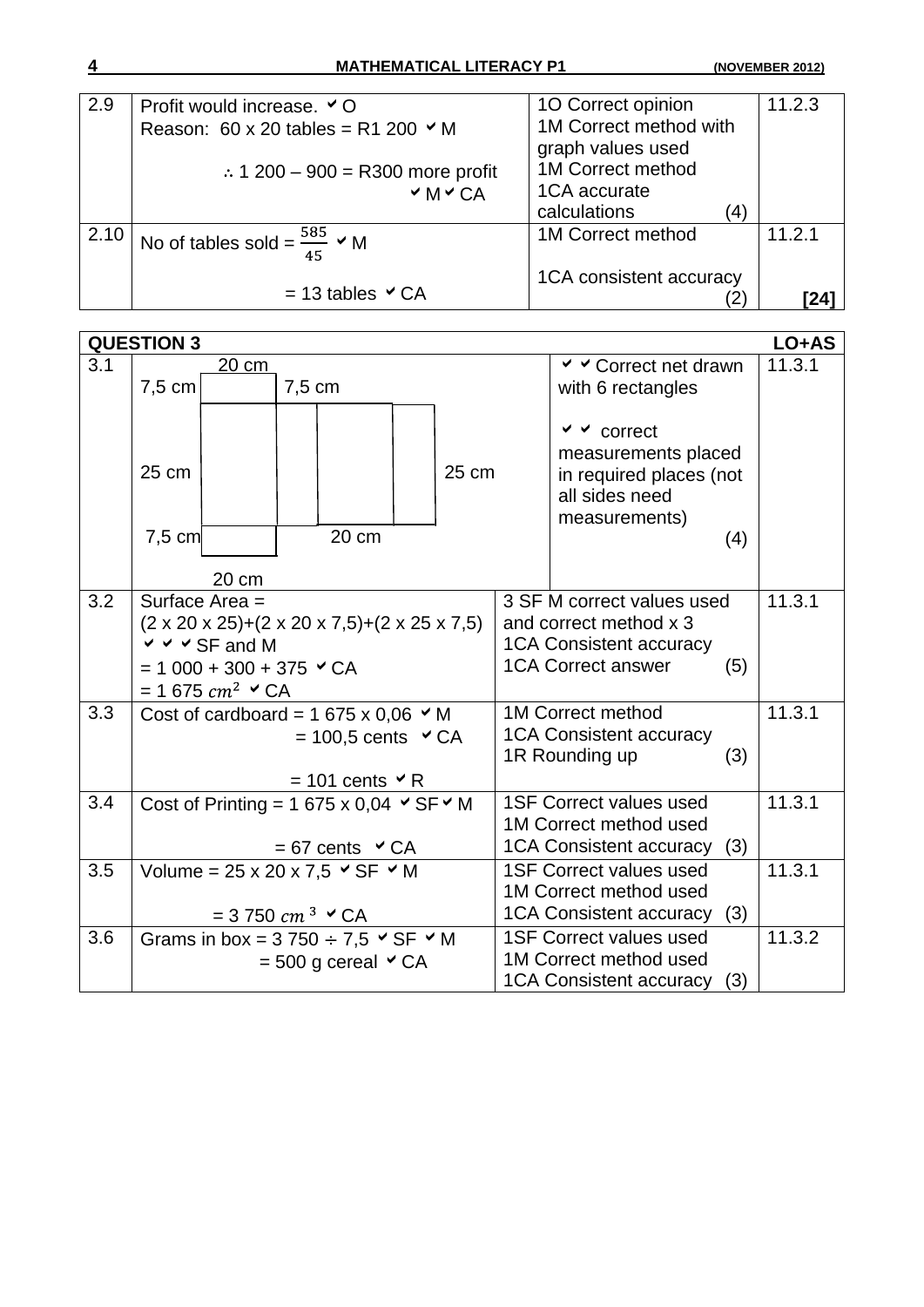| 3.7 | 2 m x 100 = 200 cm and 15 m x 100 = 1 500 cm $\vee$ C<br>Width of net = $7.5 + 25 + 7.5 = 40$ cm $\vee$ M<br>Length of net = $20 + 7.5 + 20 + 7.5 = 55$ cm $\vee$ M<br>$200 \div 40 = 5$ widths<br>$1500 \div 55 = 27,27 = 27$ lengths $\checkmark$ C<br>Number of boxes = $5 \times 27 = 135$ boxes $\vee$ CA | 1C conversion to cm<br>2 M Correct method<br>1C correct conversions<br><b>1CA Consistent</b><br>(5)<br>accuracy<br>1C Conversions to cm. | 11.3.2 |
|-----|----------------------------------------------------------------------------------------------------------------------------------------------------------------------------------------------------------------------------------------------------------------------------------------------------------------|------------------------------------------------------------------------------------------------------------------------------------------|--------|
|     | Or<br>2 m x 100 = 200 cm and 15 m x 100 = 1 500 cm $\vee$ C<br>Area of roll = $200 \times 1500$<br>$= 300 000 cm^2$ $\vee$ $\vee$ MA<br>Number of boxes = $300\,000 \div 1\,675$<br>$= 179, 1044$<br>$= 179$ boxes $\vee$ CA<br>(1 mark less for not allowing for waste of space)                              | 1MA Correct method<br>and accuracy<br><b>1CA Consistent</b><br>(4)<br>accuracy                                                           |        |
|     | Or<br>Area of roll = $2 \times 15 \times M$<br>$=$ 30 $m^2 \times A$<br>Surface Area of box in m <sup>2</sup> = $\frac{1675 \text{ cm}^2}{10000}$ $\checkmark$ C<br>$= 0,1675$ $m2$                                                                                                                            | 2MA Method and<br>Accuracy<br>1C Conversion to $m^2$                                                                                     |        |
|     | Number of boxes = $\frac{30}{0,1675}$<br>$= 179, 104$<br>$= 179$ boxes                                                                                                                                                                                                                                         | 1M Method<br>1A Accuracy                                                                                                                 | [26]   |

|     | <b>QUESTION 4</b> |                                                                                                                                                                                                    |                         |                                 |              | LO+AS  |
|-----|-------------------|----------------------------------------------------------------------------------------------------------------------------------------------------------------------------------------------------|-------------------------|---------------------------------|--------------|--------|
| 4.1 | 4.1.1             | Tazz $\times$ RG                                                                                                                                                                                   |                         | 1 RG correct reading from graph | $\mathbf{1}$ | 11.4.4 |
|     | 4.1.2             | Mercedes $\vee$ RG                                                                                                                                                                                 |                         | 1 RG correct reading from graph | (1)          | 11.4.4 |
|     | 4.1.3             | Suburb A much lower income than<br>Suburb B because Suburb A<br>purchases lower cost range of cars<br>in the main. $\vee \vee$ OR<br>(Accept any logical opinion and<br>reasoning.)                | 10 Opinion<br>1R Reason | (2)                             | 11.4.4       |        |
|     | 4.1.4             | Not a realistic picture $\vee$ O as it only<br>deals with Johannesburg and not<br>the rest of the country where less<br>money is earned $\vee$ R<br>(Accept any logical opinion and<br>reasoning.) |                         | 10 Opinion<br>1R Reason         | (2)          | 11.4.4 |